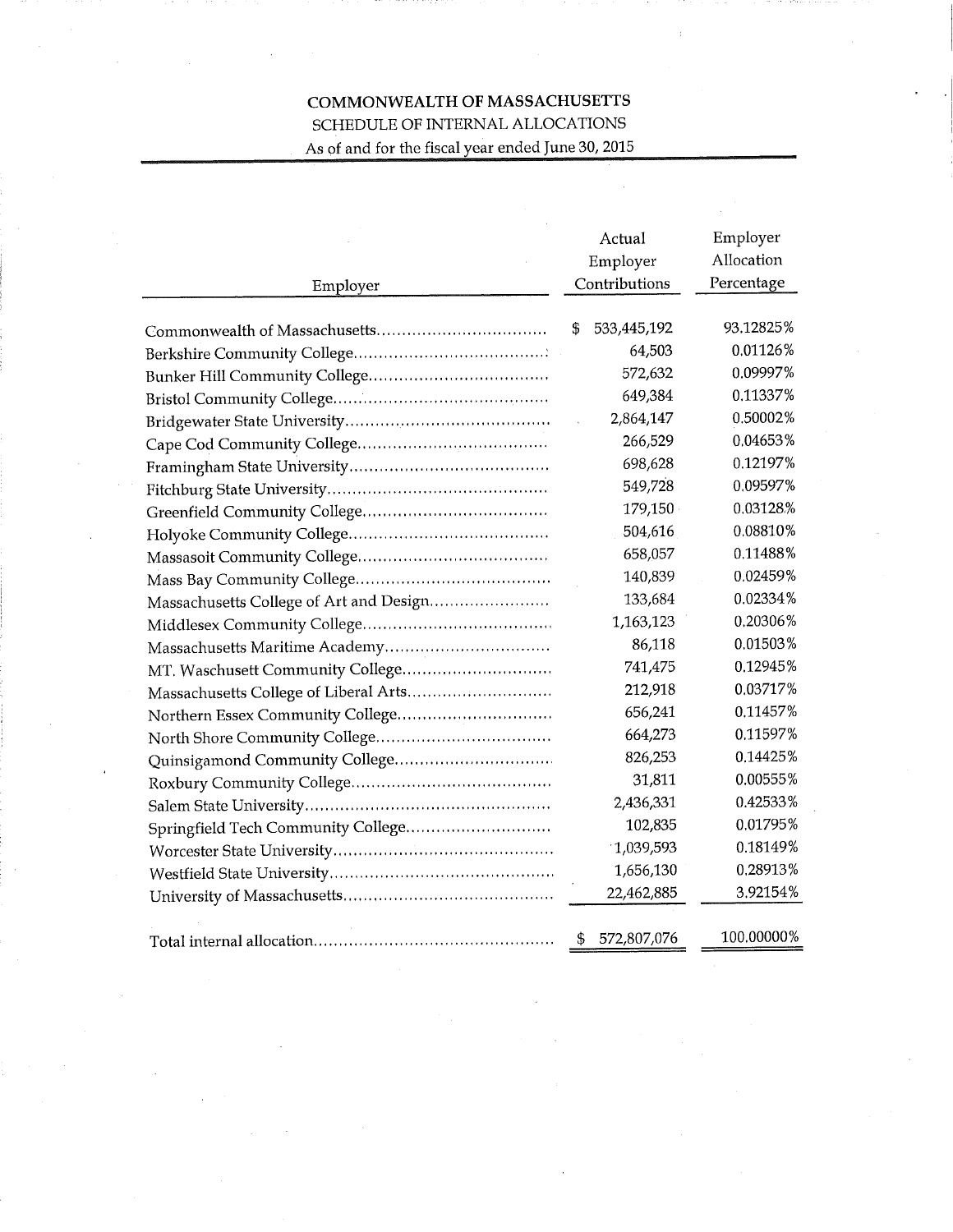## COMMONWEALTH OF MASSACHUSETTS SCHEDULE OF INTERNAL ALLOCATION OF PENSION AMOUNTS

 $\cdot$ 

As of and for the fiscal vear ended June 30, 2015

|                                         |                             | Deferred Outflows of Resources                                        |                           |                                                           | Deferred Inflows of Resources                     |                                                                                                                |                                                  |                                                           |                                           |
|-----------------------------------------|-----------------------------|-----------------------------------------------------------------------|---------------------------|-----------------------------------------------------------|---------------------------------------------------|----------------------------------------------------------------------------------------------------------------|--------------------------------------------------|-----------------------------------------------------------|-------------------------------------------|
| Employer                                | Net<br>Pension<br>Liability | Differences<br><b>Between</b><br>Expected<br>and Actual<br>Experience | Changes of<br>Assumptions | Changes in<br>Proportion<br>Due to Internal<br>Allocation | <b>Total Deferred</b><br>Outflows of<br>Resources | Net Differences<br>Between Projected<br>and Actual<br>Investment<br>Earnings on<br>Pension Plan<br>Investments | Changes in<br>Proportion<br>From<br>Commonwealth | Changes in<br>Proportion<br>Due to Internal<br>Allocation | Total Deferred<br>Inflows of<br>Resources |
| Commonwealth of Massachusetts           | 9,699,046,728<br>-5         | \$191,717,325                                                         | 1,679,676,148<br>S.       | \$                                                        | 1,871,393,473                                     | 278,710,296<br>\$                                                                                              | 7,446,010<br>\$                                  | 81,604,637<br>s                                           | 367.760,943<br>\$                         |
| Berkshire Community College             | 1,172,795                   | 23,182                                                                | 203,104                   |                                                           | 226,286                                           | 33,701                                                                                                         | 900                                              | 946,242                                                   | 980.844                                   |
| Bunker Hill Community College           | 10,411,537                  | 205,801                                                               | 1,803,065                 | 243,768                                                   | 2,252,634                                         | 299,184                                                                                                        | 7,993                                            | 902,328                                                   | 1,209,506                                 |
| Bristol Community College               | 11,807,041                  | 233,385                                                               | 2,044,738                 | 1,191,599                                                 | 3,469,722                                         | 339,285                                                                                                        | 9,064                                            | 979,311                                                   | 1,327,660                                 |
| Bridgewater State University            | 52,075,634                  | 1,029,359                                                             | 9,018,433                 | 10,752,053                                                | 20,799,844                                        | 1,496,437                                                                                                      | 39,979                                           |                                                           | 1,536,416                                 |
| Cape Cod Community College              | 4,845,997                   | 95,789                                                                | 839,227                   | 581,244                                                   | 1,516,261                                         | 139,254                                                                                                        | 3,720                                            |                                                           | 142,974                                   |
| Framingham State University             | 12,702,384                  | 251,083                                                               | 2,199,793                 | 2,255,561                                                 | 4,706,437                                         | 365,014                                                                                                        | 9,752                                            |                                                           | 374,765                                   |
| Fitchburg State University              | 9,995,092                   | 197,569                                                               | 1,730,945                 | 1,415,804                                                 | 3,344,318                                         | 287,217                                                                                                        | 7,673                                            | 63,613                                                    | 358,503                                   |
| Greenfield Community College            | 3,257,289                   | 64,386                                                                | 564,096                   |                                                           | 628,481                                           | 93,601                                                                                                         | 2,501                                            | 765,139                                                   | 861,241                                   |
| Holyoke Community College               | 9,174,886                   | 181,356                                                               | 1,588,902                 | 941,266                                                   | 2,711,525                                         | 263,648                                                                                                        | 7,044                                            | 668,483                                                   | 939,174                                   |
| Massasoit Community College             | 11,964,719                  | 236,502                                                               | 2,072,044                 | 2,631,412                                                 | 4,939,959                                         | 343,816                                                                                                        | 9,185                                            |                                                           | 353,002                                   |
| Mass Bay Community College              | 2,560,726                   | 50,617                                                                | 443,465                   |                                                           | 494,082                                           | 73,585                                                                                                         | 1,966                                            | 1,718,083                                                 | 1,793,634                                 |
| Massachusetts College of Art and Design | 2,430,633                   | 48,045                                                                | 420,936                   | 433,982                                                   | 902,963                                           | 69,846                                                                                                         | 1,866                                            |                                                           | 71,712                                    |
| Middlesex Community College             | 21,147,789                  | 418,020                                                               | 3,662,364                 | 2,898,175                                                 | 6,978,559                                         | 607,700                                                                                                        | 16,235                                           | 164,213                                                   | 788,148                                   |
| Massachusetts Maritime Academy          | 1,565,796                   | 30,950                                                                | 271,164                   | 237,656                                                   | 539,770                                           | 44,994                                                                                                         | 1,202                                            | 552,171                                                   | 598,367                                   |
| MT. Waschusett Community College        | 13,481,426                  | 266,482                                                               | 2,334,707                 | 1,940,198                                                 | 4,541,387                                         | 387,400                                                                                                        | 10,350                                           |                                                           | 397,750                                   |
| Massachusetts College of Liberal Arts   | 3,871,252                   | 76,522                                                                | 670,421                   | 262,816                                                   | 1,009,759                                         | 111,244                                                                                                        | 2,972                                            | 600,625                                                   | 714,840                                   |
| Northern Essex Community College        | 11,931,702                  | 235,849                                                               | 2,066,326                 | 1,940,480                                                 | 4,242,655                                         | 342,868                                                                                                        | 9,160                                            |                                                           | 352,028                                   |
| North Shore Community College           | 12,077,736                  | 238,736                                                               | 2,091,616                 | 864,825                                                   | 3,195,178                                         | 347,064                                                                                                        | 9,272                                            |                                                           | 356,336                                   |
| Quinsigamond Community College          | 15,022,858                  | 296,951                                                               | 2,601,651                 | 1,147,775                                                 | 4,046,377                                         | 431,694                                                                                                        | 11,533                                           | 683,431                                                   | 1,126,659                                 |
| Roxbury Community College               | 578,380                     | 11,433                                                                | 100,163                   |                                                           | 111,596                                           | 16,620                                                                                                         | 444                                              | 1,020,016                                                 | 1,037,080                                 |
|                                         | 44,297,126                  | 875,604                                                               | 7,671,355                 | 8,084,944                                                 | 16,631,903                                        | 1,272,915                                                                                                      | 34,007                                           |                                                           | 1,306,922                                 |
| Springfield Tech Community College      | 1,869,738                   | 36,958                                                                | 323,800                   | 225,480                                                   | 586,239                                           | 53,729                                                                                                         | 1,435                                            |                                                           | 55,164                                    |
| Worcester State University              | 18,901,770                  | 373,624                                                               | 3,273,399                 | 2,918,458                                                 | 6,565,481                                         | 543,158                                                                                                        | 14,511                                           | 52,511                                                    | 610,180                                   |
| Westfield State University              | 30,111,590                  | 595,204                                                               | 5,214,710                 | 3,788,742                                                 | 9,598,656                                         | 865,282                                                                                                        | 23,117                                           |                                                           | 888,399                                   |
| University of Massachusetts             | 408,417,917                 | 8,073,040                                                             | 70,729,614                | 45,964,560                                                | 124,767,215                                       | 11,736,234                                                                                                     | 313,545                                          |                                                           | 12,049,778                                |
|                                         | 10,414,720,539<br>- 5       | 205,863,773                                                           | 1,803,616,188<br>s.       | 90,720,800<br>S.                                          | 2,100,200,761<br>\$                               | 299,275,787                                                                                                    | 7,995,437<br>£                                   | 90,720,800<br>£                                           | 397,992,025<br>S                          |

(continued)